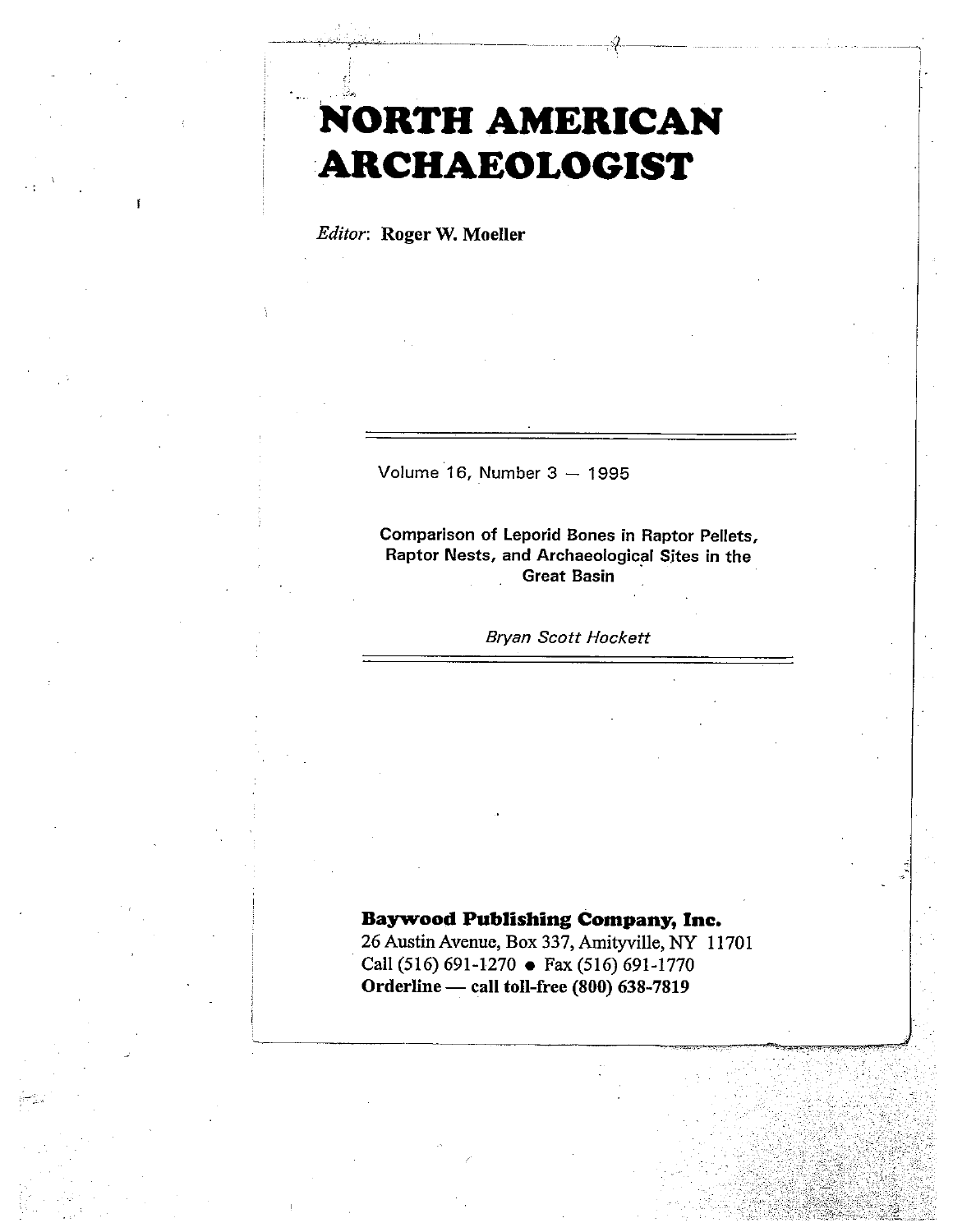NORTH AMERICAN ARCHAEOLOGIST, Vol. 16(3)223-238, 1995

# COMPARISON OF LEPORID BONES IN RAPTOR PELLETS, RAPTOR NESTS, AND ARCHAEOLOGICAL SITES IN THE GREAT BASIN

.-.-..—--——...—. j.

BRYAN SCOTT HOCKETT Bureau of Land Management, Elko, Nevada

#### ABSTRACT

Leporid (cottontail and hare) bones deposited on the landscape in raptor pellets may exhibit more forelimb than hindlimb bones, few complete bones, more subadult than adult bones, and abundant vertebrae. In contrast, raptor nest assemblages may exhibit more tibiae than forelimb bones, few incom plete bones, more adult than subadult bones, and few vertebrae. Approximately 1 to 2 percent of leporid bones deposited in either raptor nests or raptor pellets are likely to exhibit puncture marks. Leporid bone assemblages created by humans in the Great Basin may exhibit large numbers of adult Lepus or adult Sylvilagus tibia diaphysis cylinders, many burned and unidentifiable fragments of bone, few identifiable vertebrae and sacra, and assemblages that consist primarily of adult animals. These data suggest that archaeologists should be able to identify leporid bone assemblages that were created largely or solely by the deposition ofraptor pellets, by the deposition of unswallowed bones under raptor nests, or by the deposition of bones by humans. Assem bLages created by any combination of these three processes, however, will be more difficult to interpret.

Raptors and humans may both deposit hundreds of small to medium-sized bones in sheltered caves and rockshelters and in open-air sites (Andrews, 1990; Avery, 1991; Brain, 1981; Guilday, 1982; Guilday and Parmalee, 1965; liockett, 1993, 1994; Kusmer, 1990; Miller, 1929; Simonetti and Comejo, 1991). As a result, reliable interpretations of prehistoric subsistence patterns at sites that exhibit large numbers of small to medium-sized bones partly depend on our ability to

223

-

© 1995, Baywood Publishing Co., Inc.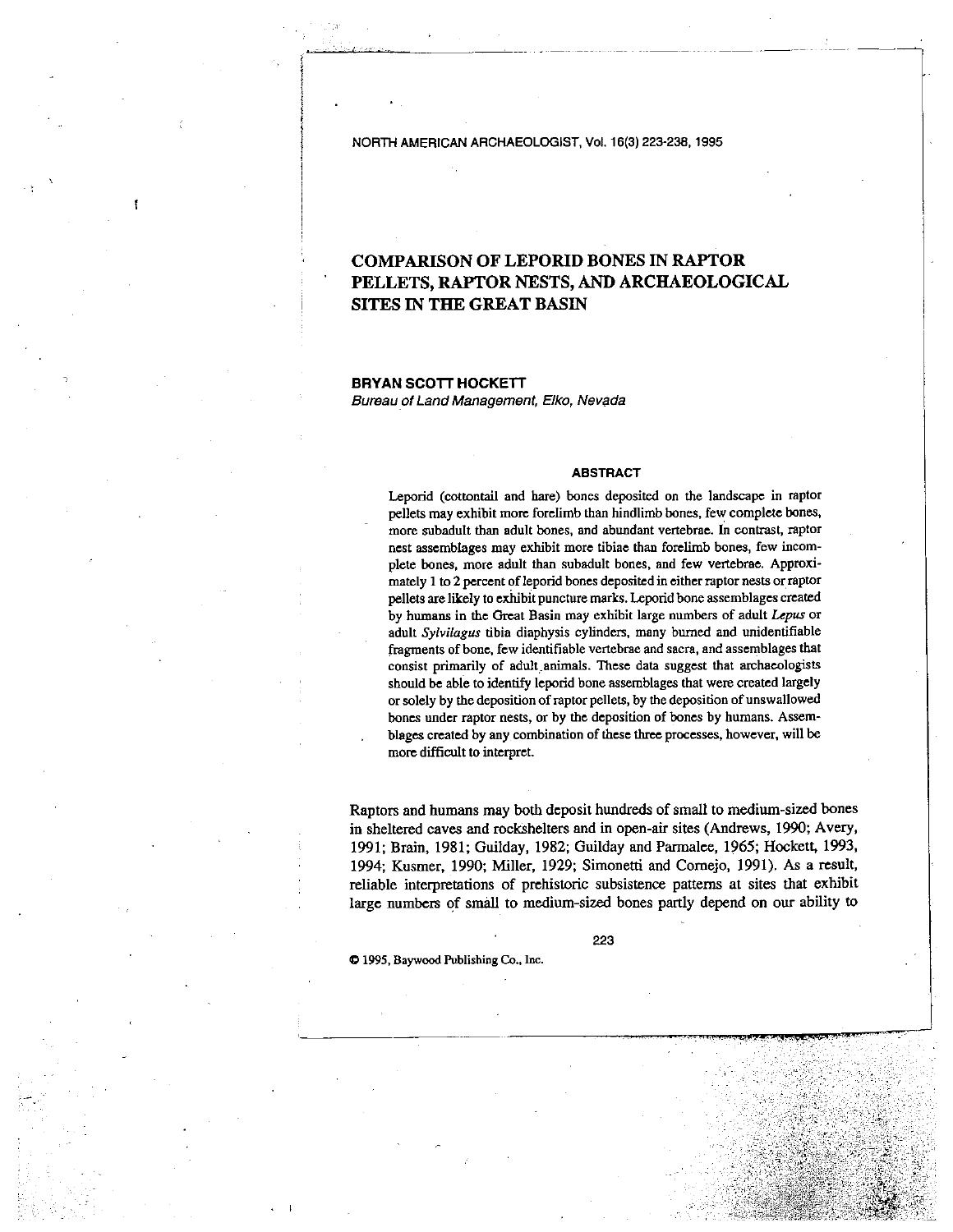distinguish those bones modified by humans from those modified by raptors. Although numerous taphonomic studies have been conducted on raptor-mice interactions during the pas<sup>t</sup> twenty years (for example, Andrews, 1990; Dodson and Wexlar, 1979; Duke et al., 1975; Hoffman, 1988; Korth, 1979; Kusmer, 1990), similar studies on raptor-leporid (cottontail [Sylvilagus sp.] and hare [Lepus sp.]) interactions have been comparatively few (see Hockett, <sup>1991</sup> for <sup>a</sup> review).

Previous research suggested that leporid bone assemblages created by the deposition of raptor pellets displayed the following taphonomic traces: 1) cotton tail (Sylvilagus sp.) tibia diaphysis cylinders may be present; 2) punctured bones generally exhibit beak and talon punctures on only one side; 3) innominates are often punctured directly behind the acetabular fossa; 4) shearing damage may be present principally to innominates and proximal femora; 5) there will be a higher relative frequency of forelimb bones than hindlimb bones present; and 6) there will be more subadult than adult bones presen<sup>t</sup> (Hockett, 1991). In contrast, prehistoric bone processing behavior in the Great Basin tended to create hare (Lepus sp.) tibia diaphysis cylinders, many burned and unidentifiable fragments of bone, and assemblages that consist primarily of adult animals (Hockett, 1991).

Described below is the analysis of nearly 4,000 leporid bones that were exca vated from <sup>a</sup> hearth/trash <sup>p</sup>it feature at archaeological site 26Ny3393, southern Nevada, and the analysis of four additional leporid bone assemblages that were largely or solely created by raptors. These data indicate that archaeologists should be able to identify leporid bone assemblages that were created largely or solely by the deposition of raptor pellets, by the deposition of unswallowed bones under raptor nests, or by human processing behavior.

# LEPORID BONE ASSEMBLAGES CREATED BY HUMANS IN THE GREAT BASIN

During processing of leporid carcasses, prehistoric peoples of the Great Basin sometimes created adult Lepus (hare) tibia diaphysis cylinders, many burned and unidentifiable bone fragments, and assemblages with predominantly adult bone specimens (Dansie, 1991; Hockett, 1991; Schmitt, 1990a). Based on recent analysis of several leporid bone assemblages recovered from open-air archaeo logical sites in the Great Basin, humans sometimes created large numbers of adult Sylvilagus (cottontail) tibia diaphysis cylinders, and they often differentially destroyed the vertebrae and sacrum of the axial skeleton. This processing strategy removed most of the latter two elements from the identifiable bone assemblage (Dansie, 1991; Hockett, 1992; Schmitt et al., 1986).

For example, archaeological site 26Ny3393 is located in southern Nevada (Figure 1). The site consisted of <sup>a</sup> prehistoric gabled wooden lodge, <sup>a</sup> hearth/trash midden, and an open-air lithic scatter (DuBarton, 1992). Excavation of thirty-two <sup>1</sup> <sup>m</sup> by <sup>1</sup> <sup>m</sup> units centered around the hearth recovered 3,973 identifiable and

--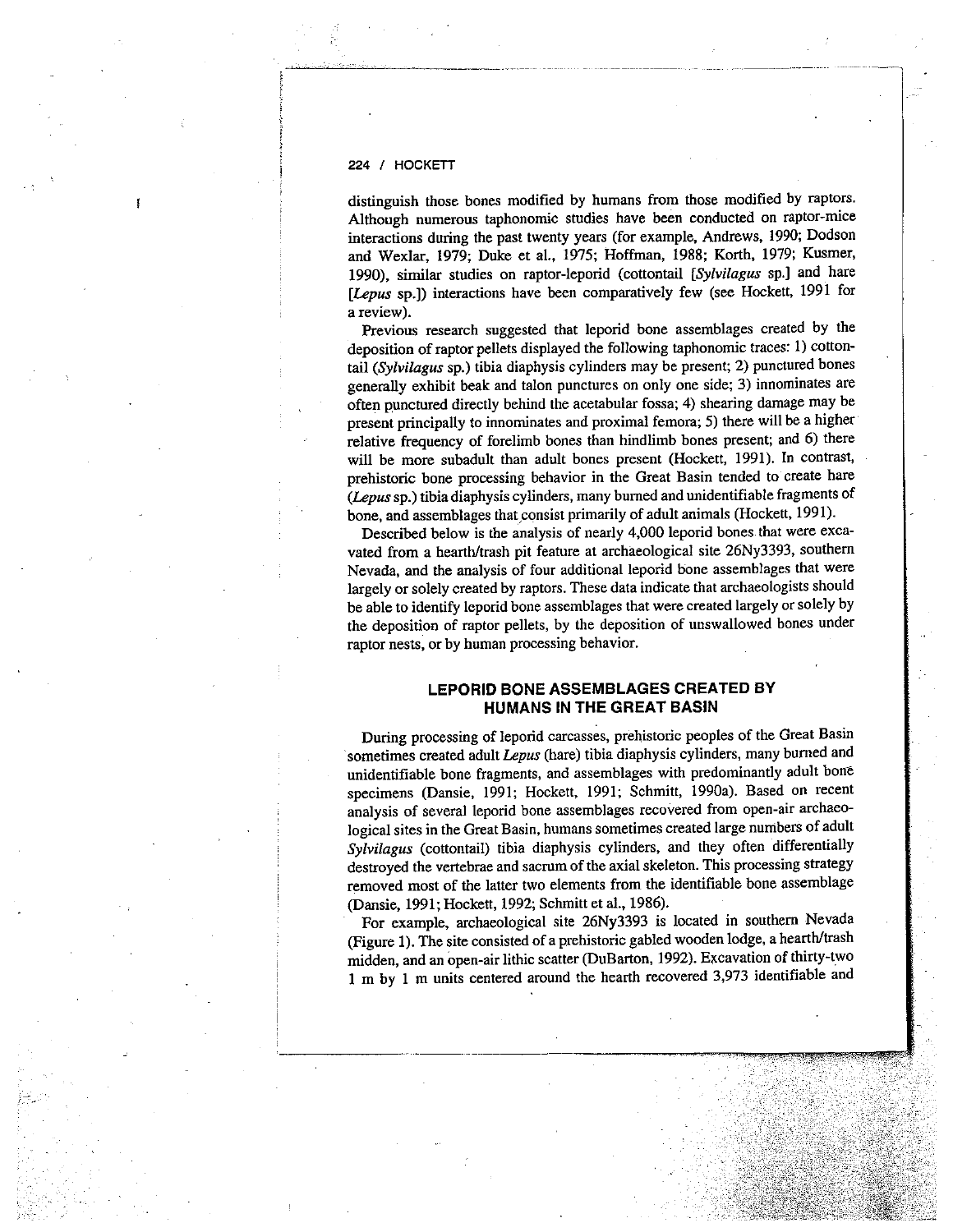

Figure 1. Location of sites discussed in text: a) archaeological site 26Ny3393, southern Nevada; b) Vista and Huffaker Hills sites near Reno, Nevada; c) Washee village sites, California/Nevada border; d) James Creek Shelter Nevada; e) archaeological site 35Lk2579, and Waterfall Roost, Oregon; f) Hogup Cave, Utah; g) Two Ledges, Two Ledges Charnber, and Matrac Roost, Nevada; h) Dondero Shelter, Nevada.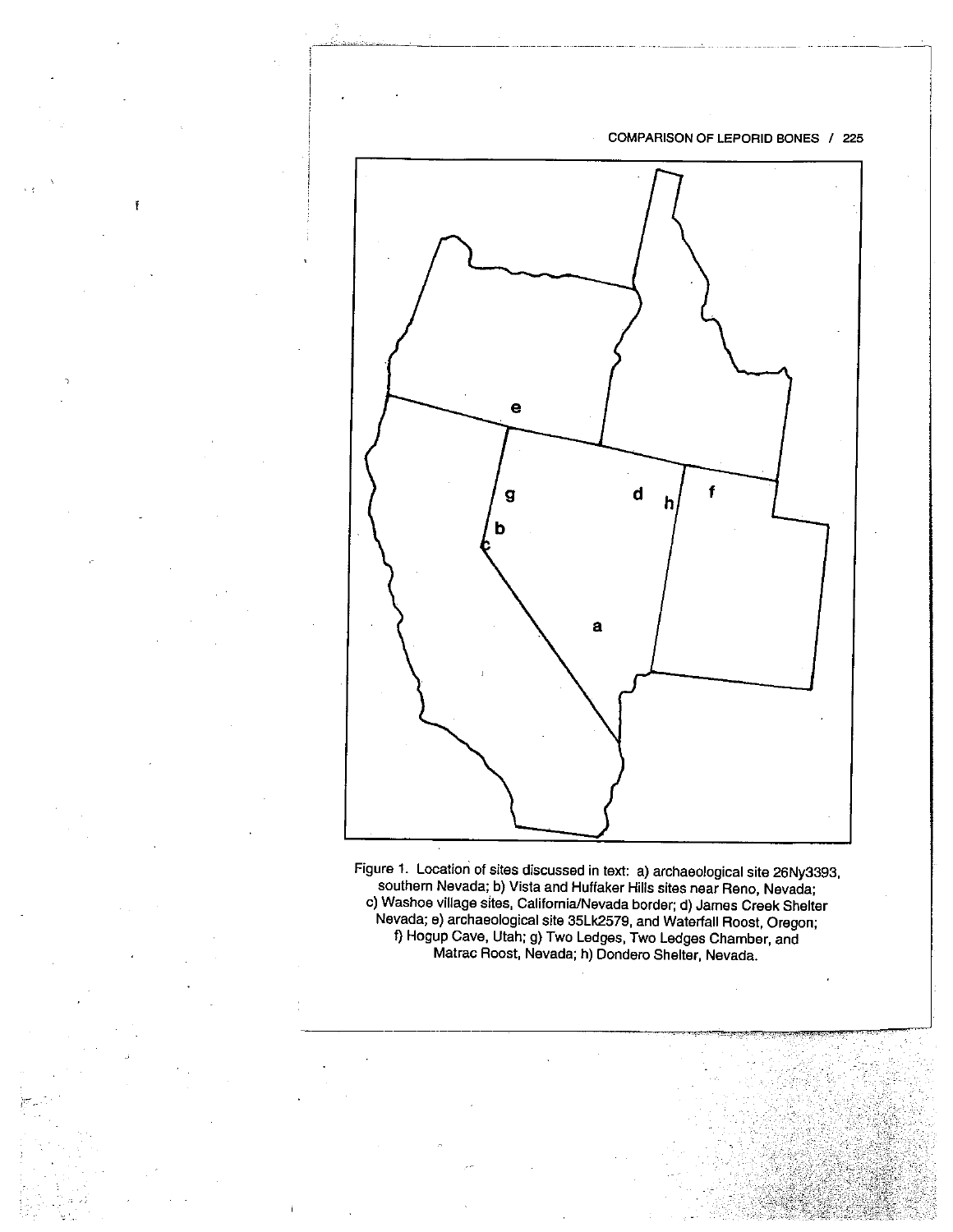unidentifiable leporid-sized bone fragments (Hockett, 1992). The vast majority of these bones belong to adult cottontails (Sylvilagus sp.).

Based on NISP counts, Table 1 reports that mandibles, tibiae, scapulae, skull fragments, and ribs were the most common identifiable elements recovered from 26Ny3393. In contrast, vertebrae and sacra show extremely low NISP counts. Humans deposited at least forty-seven individual leporid animals at the site, yet only one sacrum and nineteen vertebrae were recovered from the excavations. Schmitt et al. (1986) have previously reported this same taphonomic pattern at the Vista site near Reno, Nevada (Figure 1), and Dansie (1991) has reported this pattern at the Huffaker Hills site near Reno, and at several Washoe village sites located near the California-Nevada border (Figure 1).

Several taphonomic processes could have caused low numbers of vertebrae and sacra to be recovered in these archaeological sites, including screen bias, preser vational bias mediated by bone density, and carnivore ravaging. These taphonomic processes, however, probably did not greatly effect the number and types of bones recovered from 26Ny3393. All sediment from the site was sifted

| Table 1. Number of Identified Leporid Specimens and Minimum Number      |
|-------------------------------------------------------------------------|
| of Leporid Elements (in parenthesis) from Archaeological Site 26Ny3393, |
| Two Raptor Pellet Localities, and Two Raptor Nest Localities            |

| Element        | Archaeological<br>Site |                    | <b>Raptor Pellets</b>        | <b>Raptor Nests</b> |                    |
|----------------|------------------------|--------------------|------------------------------|---------------------|--------------------|
|                | 26Ny3393               | Dondero<br>Shelter | <b>Two Ledges</b><br>Chamber | Matrac<br>Roost     | Waterfall<br>Roost |
| Mandible       | 136 (90)               | 29 (24)            | 175 (129)                    | 0                   | 12 (11)            |
| Maxilla        | 38 (38)                | 18 (18)            | 103 (103)                    | 2(2)                | 5(5)               |
| Innominate     | 36 (27)                | 46 (36)            | 86 (72)                      | 9 (9)               | 12 (12)            |
| Sacrum         | 1 (1)                  | 11 (11)            | 20 (20)                      | 8(8)                | 5(5)               |
| Femur          | 26 (10)                | 51 (22)            | 209 (88)                     | 15 (15)             | 14 (11)            |
| Tibia          | 118 (73)               | 51 (21)            | 201 (79)                     | 38 (32)             | 44 (26)            |
| Calcaneus      | 30 (30)                | 23 (23)            | 143 (143)                    | 34 (34)             | 18 (18)            |
| Astragaius     | 20 (20)                | 12 (12)            | 62 (62)                      | 33(33)              | 17 (17)            |
| Scapula        | 116 (73)               | 27 (26)            | 92 (89)                      | 2(2)                | 2(2)               |
| <b>Humerus</b> | 39 (36)                | 58 (29)            | 249 (156)                    | 3(3)                | 15 (14)            |
| Radius         | 65 (25)                | 52 (44)            | 112 (67)                     | 6(6)                | 10 (10)            |
| Ulna           | 41 (31)                | 40 (32)            | 138 (138)                    | 6(6)                | 11 (10)            |
| Skull          | 293                    |                    | 49                           | 0                   | 0                  |
| Teeth          | 152                    |                    | 44                           | ٥                   | o                  |
| Vertebra       | 19                     | 125                | 463                          | 24                  | 39                 |
| Rib            | 281                    | 136                | 30                           | з                   | 0                  |
| Carpal/Tarsal  | 22                     | 13                 | 28                           | 172                 | 86                 |
| Metapodial     | 202                    | 142                | 384                          | 144                 | 102                |
| Phalange       | 166                    | 72                 | 282                          | 432                 | 205                |
| Total NISP     | 1801                   | 906                | 2870                         | 930                 | 597                |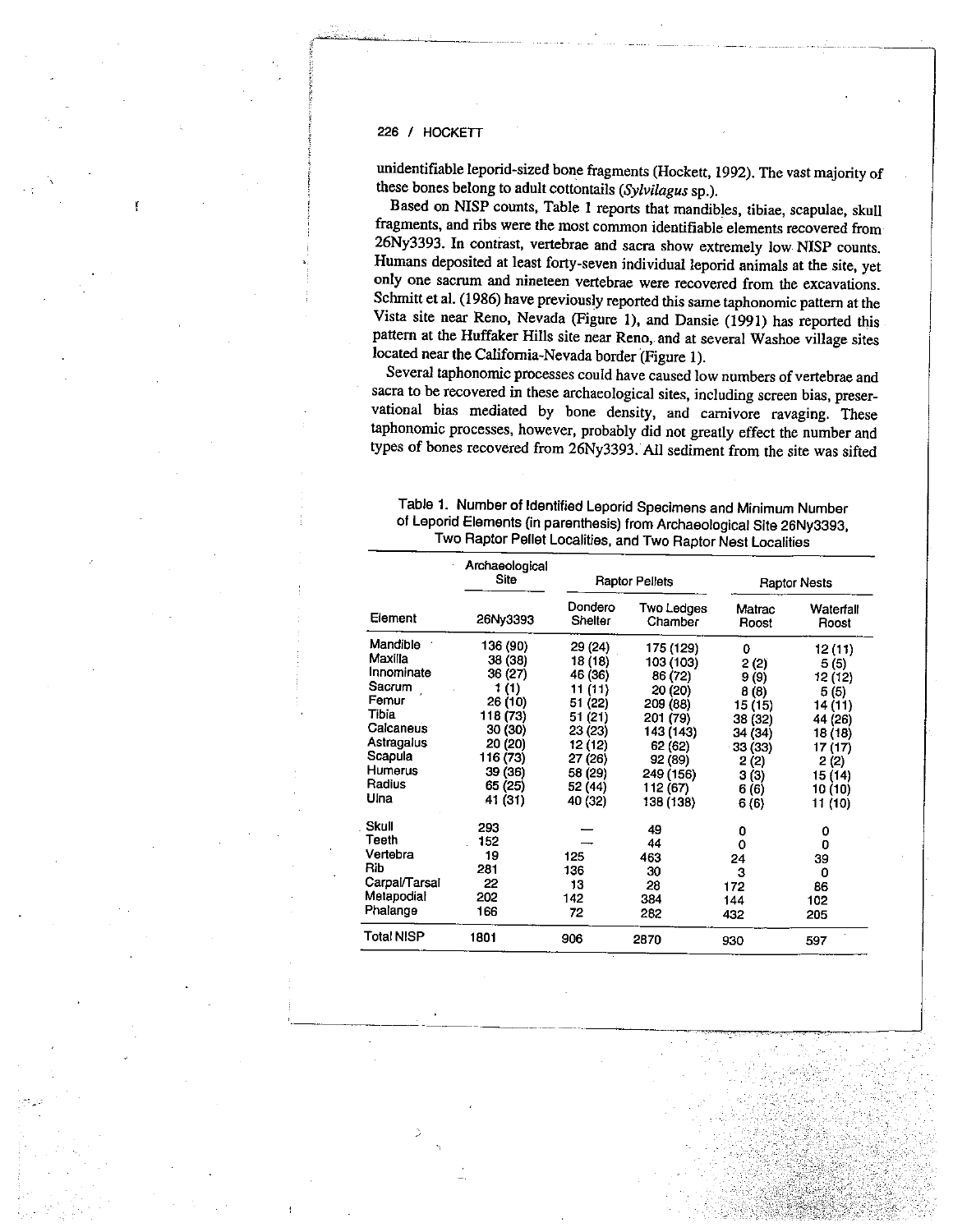through one-eighth inch screens. Few leporid-sized bones will fall through screens of this size (Shaffer, 1992). Additionally, the bones from 26Ny3393 were very well preserved. Many complete or nearly complete bones with the soft, cancellous epiphyses attached were recovered from the site. The single sacrum and three of the nineteen leporid vertebrae recovered from 26Ny3393 displayed discoloration and corrosive damage caused by gastric digestive fluids (Andrews, 1990; Andrews and Evans, 1983; Schmitt and Juel, 1994). This suggests that these bones were last deposited in the site in carnivore scats. Only ninety-five (2.4%) of the leporid bones from 26Ny3393, however, were interpreted as scat bones. Addition ally, the ninety-five bones were recovered from single excavation levels within three separate units. These bones may therefore represent the remains of only three carnivore scats (Hockett, 1992).

Prehistoric human processing of bone is instead the likely. cause of the low numbers of vertebrae and sacra recovered from 26Ny3393. Historic Native Americans in the Great Basin sometimes pounded the axial skeleton (except for the skull) with milling stones more frequently than the appendicular skeleton (Steward, 1941; 1945). This behavior would have produced <sup>a</sup> greater abundance of identifiable limb and skull bones, and <sup>a</sup> scarcity of identifiable vertebrae and sacra. Steward (1941:232) mentioned that for the Nevada Shoshoni, "Soft bones, especially joints and vertebrae, were ground and cooked;..." Steward (1945:304) later stated that the Lemhi Shoshoni and Northern Paiute-speaking Bannock of Idaho, and the Grouse Creek Shoshoni, Promontory Point Shpshoni, Cache Valley Shoshoni, and Skull Valley Shoshoni of Utah ground the vertebrae of small game. Steward (1945:364) then specifically stated that the Northern Paiute-speaking Bannock, the Grouse Creek Shoshoni, and the Pahvant Ute pounded leporid vertebrae into "bone meal" to be eaten.

Ribs were probably pounded along with the vertebral column. For example, the majority of ribs at 26Ny3393 were small fragments of bone that measured less than <sup>3</sup> cm in length. Complete ribs probably shattered into several identifiable segments during the pounding of the vertebral column, and this behavior would account for their relatively high NISP counts at this site.

In contrast to the removal of many vertebrae and sacra from <sup>a</sup> bone assemblage, prehistoric bone processing behavior in the Great Basin sometimes created large numbers of adult Sylvilagus tibia diaphysis cylinders (STDC's). There were forty-two STDC's recovered from 26Ny3393. These bones constituted 2.3 percent of all the identifiable leporid bones recovered from the site. The ends of the Sylvilagus tibiae may have been pulverized with milling stones mainly to extract the nutrients from the cancellous epiphyses, rather than to extract the marrow contained within the medullary cavity itself. Whatever the reasons behind the creation of STDC's, prehistoric people in the Great Basin sometimes created large numbers of STDC's and Lepus tibia diaphysis cylinders (LTDC's). For example, LTDC's were common at the Vista site, Nevada (Schmitt, 1986), James Creek Shelter, Nevada (Schmitt, 1990b), site 35Lk2579, Oregon (Hockett, 1990; 1993),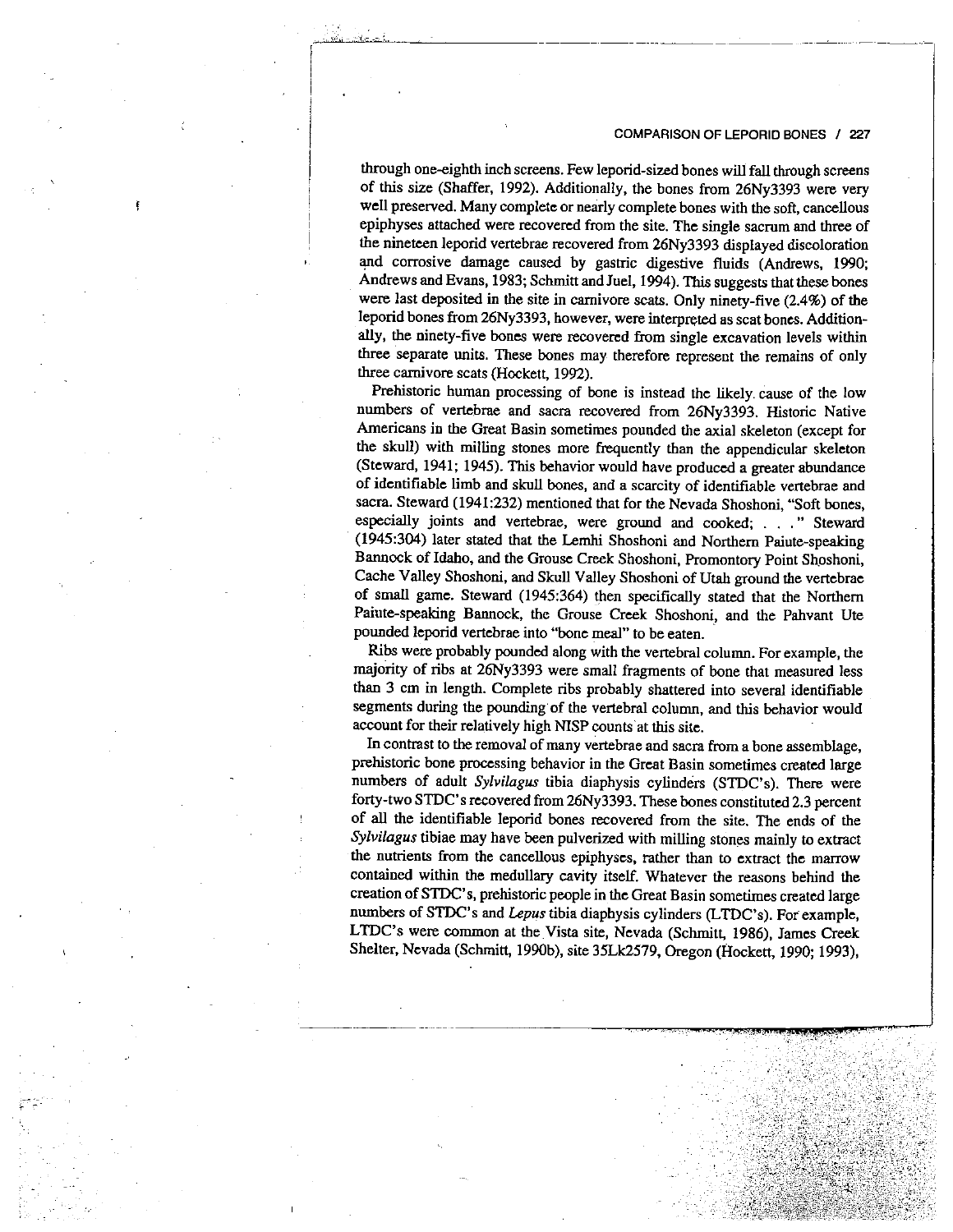#### 228 I HOGKETT

and at Hogup Cave. Utah (Hockett, 1993) (see Figure <sup>1</sup> for the location of these sites).

The grinding of long bone epiphyses has also been documented ethnograph ically. Steward (1941, 1945) stated that several historic Native American groups that occupied either the Great Basin or the southern Columbia Plateau region groun<sup>d</sup> both vertebrae and "joints' into "bone meal."

Based on actualistic studies, raptors sometimes create STDC's and LTDC's (Hockett, 1991, 1993). LTDC's created by raptors are discussed in more detail below. Hockett (1991, Figure 1) diagrammed three STDC's that were recovered from raptor pellets in the Smoke Creek Desert of northwestern Nevada (Two Ledges in Figure 1). The STDC's from the raptor pellets, however, were much smaller in diameter and much less robust than the STDC's recovered from site 26Ny3393. The STDC's from the raptor pellets were most likely from subadult animals (or less than <sup>1</sup> year in age), while those from 26Ny3393 were most likely from adult animals. The deposition of large numbers of adult STDC's, therefore, may be more common in archaeological sites than in raptor pellet assemblages.

# LEPORID BONES DAMAGED BY RAPTORS IN THE GREAT BASIN

Raptors systematically dismember leporid carcasses (Hackett, 1989); leporids are simply too large for raptors to swallow whole (Hockett, 1991). During consumption of the carcass, raptors sometimes swallow bones. Limb bones are rarely swallowed unbroken. These bones are later deposited (regurgitated) on the land scape in pellets unless first destroyed by the gastric fluids during digestion. Bones that are not swallowed are discarded at kill, feeding, or nest sites.

Do leporid bone assemblages created largely or solely by the deposition of raptor pellets differ from those created by the deposition of unswallowed bones at nesting or roosting sites? This section compares the taphonomic traces of raptor pellet versus raptor nest bones by examining four leporid bone assemblages created by raptors. Two of these sites are raptor pellet assemblages. They are designated as "Two Ledges Chamber" and "Dondero Shelter" in Figure 1. The other two sites are raptor nest assemblages, and they are designated as "Matrac Roost" and "Waterfall Roost" in Figure 1.

#### Raptor Pellet Assemblages

For this analysis, leporid bones were extracted from eighty modern Great-Horned Owl (Bubo virginianus) pellets collected from the surface of <sup>a</sup> rockshelter, and <sup>a</sup> chamber located directly beneath an active raptor roost was partially excavated. The Great-Horned Owl pellets were collected from Dondero Shelter (Figure 1). This site is located south of Wendover, Utah.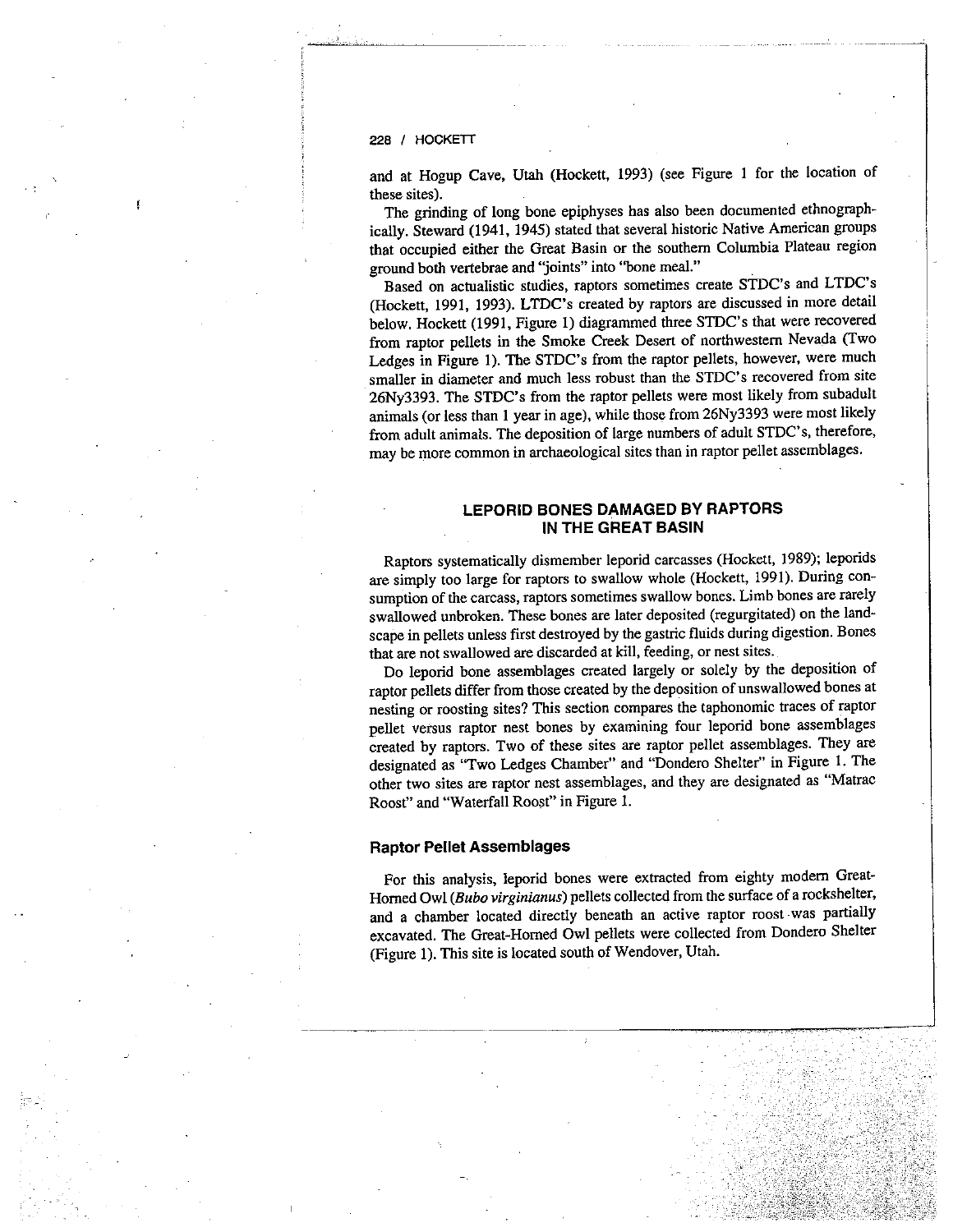Two Ledges Chamber is located in the Smoke Creek Desert, northwestern Nevada (Figure 1). The chamber lies approximately 2.5 <sup>m</sup> below Two Ledges, the name <sup>g</sup>iven to the two tufa blocks that form the ceiling of the chamber. Two Ledges was the subject of <sup>a</sup> previous analysis of <sup>a</sup> leporid bone assemblage derived from raptor pellets (Hockett, 1991). The surface of the chamber was littered with dozens of leporid bones and intact raptor pellets. The majority of the pellets had bounced or rolled into one of several crevices that form passage-ways between Two Ledges above and Two Ledges Chamber below. Barn owls (Tyto alba) currently roost on <sup>a</sup> rock ledge located approximately <sup>3</sup> <sup>m</sup> above the chamber. Excavations were conducted in thç chamber in <sup>1990</sup> and 1991. Five <sup>1</sup> <sup>m</sup> by <sup>1</sup> <sup>m</sup> units were opened during the two field seasons. Bedrock was reached approximately 1.3 <sup>m</sup> below present ground surface in two of the units. All sediment was screened through 1/8 inch mesh screen.

.. \_....\_..\_..\_\_\_...\_\_\_..\_\_\_\_\_ ...

Table <sup>I</sup> reports that <sup>906</sup> identifiable leporid bones were identified in the eighty pellets collected from Dondero Shelter. There were approximately equal numbers of cottontail and hare bones in the Dondero Shelter pellets.

Table <sup>1</sup> reports that 2,870 identifiable leporid bones were recovered from Two Ledges Chamber. Approximately <sup>75</sup> percent of these bones were from cottontails, and approximately <sup>25</sup> percent were from hares.

The pellet assemblages from Dondero Shelter and Two Ledges Chamber shared nearly identical taphonomic patterning with the pellet assemblage described in Hockett (1991), with one exception. More adult specimens were found in the Great-Homed Owl pellets from Dondero Shelter than were found in the barn owl pellets from Two Ledges and Two Ledges Chamber (Figure 2; Hockett, 1991). Great-Homed Owls are large, powerful birds. These owls can probably kill adult leporids more consistently than barn owls (Andrews, 1990; Voous, 1988), and this is probably the reason why more adult leporid bone specimens were found in the Dondero Shelter pellets than in the Two Ledges Chamber and Two Ledges bone assemblages.

Dondero Shelter, Two Ledges Chamber, and Two Ledges (Hockett, 1991) shared the following taphonomic traces: 1) more forelimb bones than hindlimb bones were present (Figure 3); 2) vertebrae were relatively abundant (Table 1); 3) punctured bones were present (Table 2); 4) one of the most frequently punc tured bones was the innominate (Table 2); and 5) the majority of punctured innominates displayed <sup>a</sup> single puncture mark directly behind the acetabular fossa (Table 2).

# Raptor Nest Assemblages

"Matrac Roost" is located in Dry Valley, northwestern Nevada (Figure 1). "Waterfall Roost" is located on <sup>a</sup> rock ledge that overlooks northern Wamer Valley, Oregon (Figure 1). The Dry Valley nest contained three golden eagle (Aquila chrysaetos) feathers, hundreds of leporid bones, and two golden eagle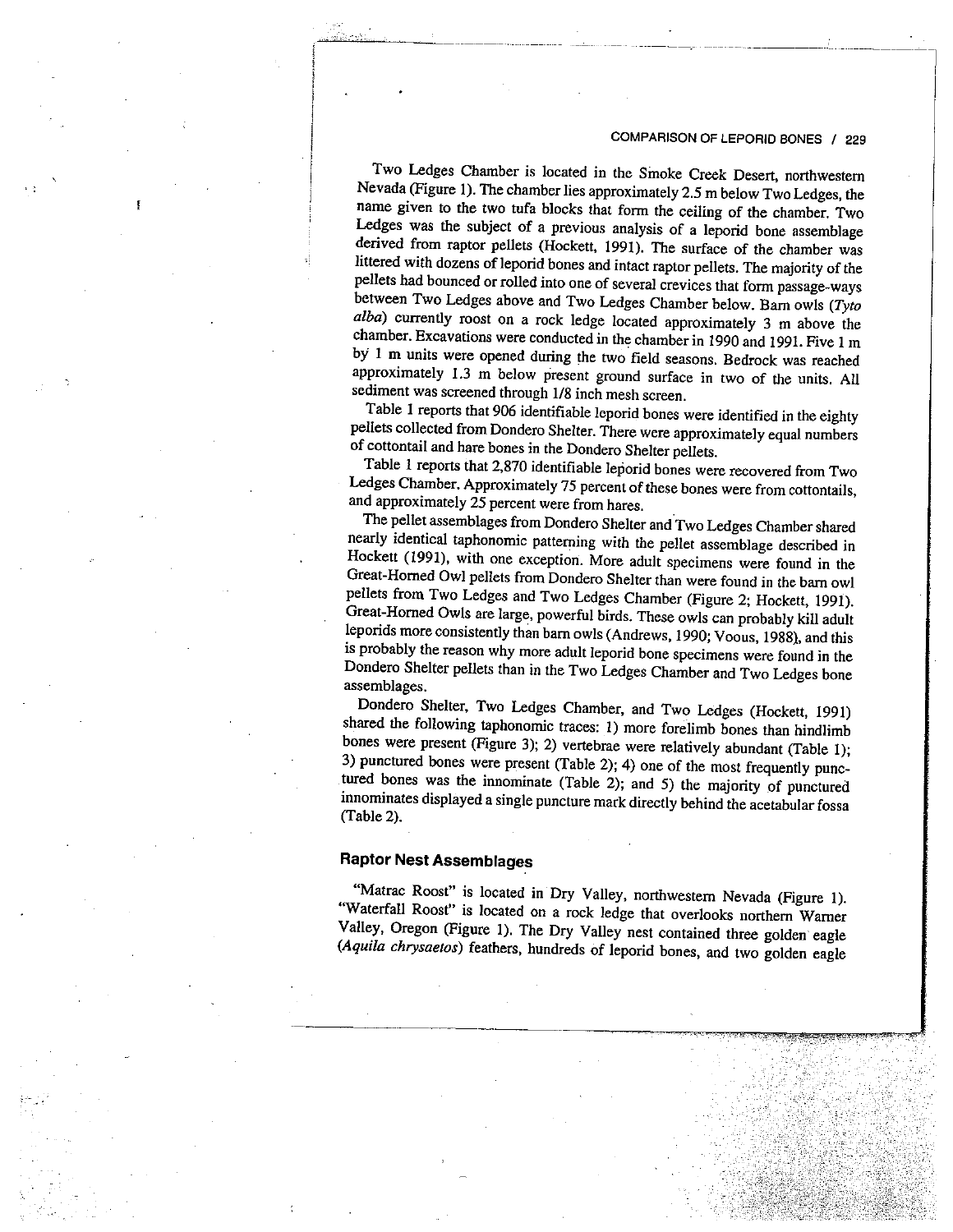

Figure 2. Percent of distal femora and proximal tibiae and humeri fused at two raptor pellet assemblages (Two Ledges Chamber [rLC3 and Dondero Shelter [DS]), and two raptor nests (Matrac Roost [MR] and Waterfall Roost [WR]).

chicks. Beside the chicks were three skinned and decapitated leporid carcasses. The Warner Valley nest was occupied by Prairie falcons (Falco mexicanus) during my visits to the nest, but other raptors such as Great-Homed owls may also use this nest.

Table <sup>1</sup> reports that <sup>930</sup> and <sup>597</sup> leporid bones were identified from Matrac Roost and Waterfall Roost, respectively. The combined samples total 1,527 leporid bones.

Large numbers of articulated hind limb segments were recovered from both nests. For this reason, tibiae generally outnumbered forelimb bones in the nest sites, while in the pellet assemblages forelimb bones outnumbered tibiae (see Figure 3).

Tibiae were specified instead of the femur-tibia hindlimb segment because femora were uncommon in both the captor nest and captor pellet assemblages (Figure 3). Hockett (1991) stated that leporid hindlimb bones are probably rela tively uncommon in raptor pellets because the tibia and femur are large bones that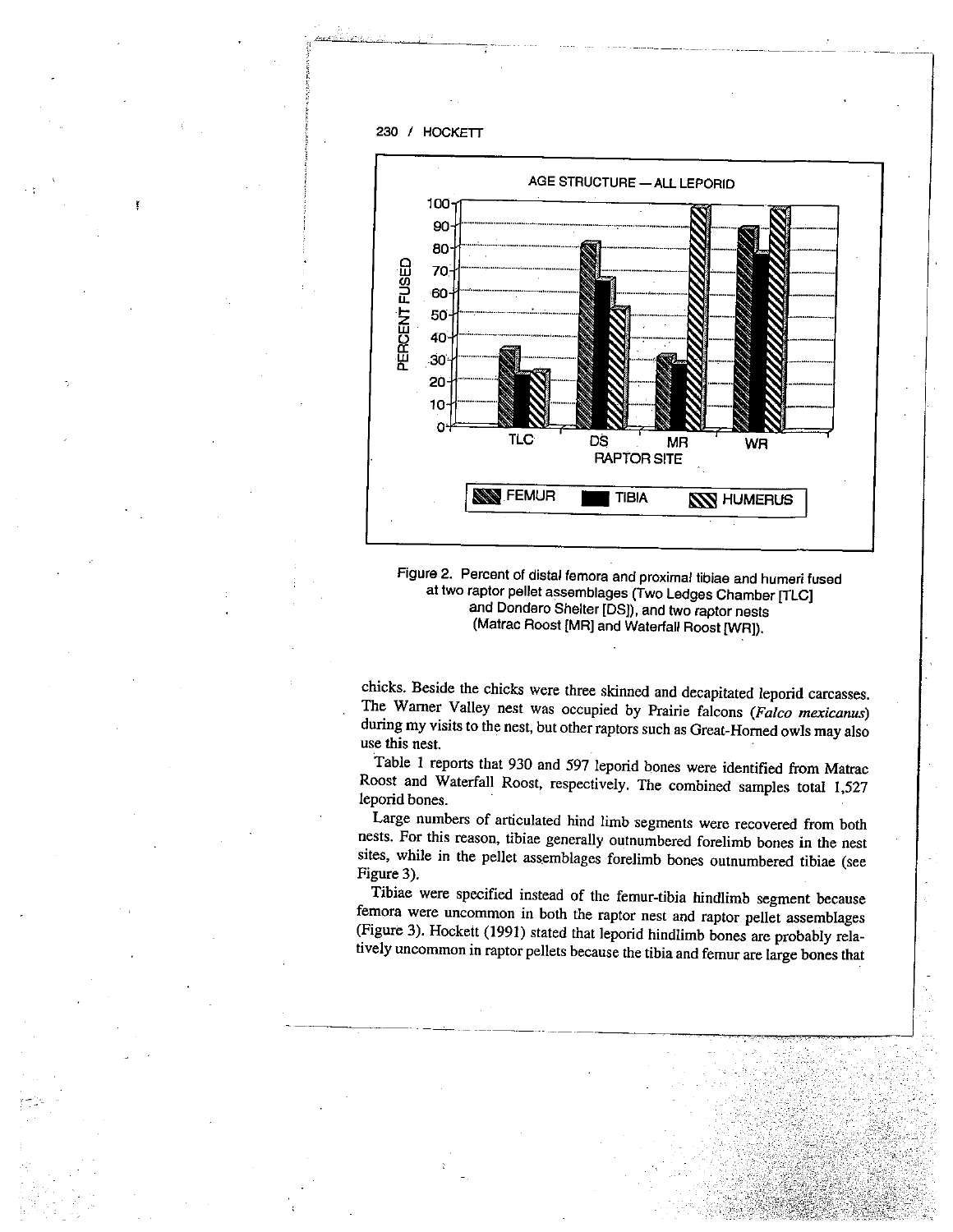

Figure 3. Relative frequencies of the forelimb and hindlimb bones from two raptor pellet assemblages (Two Ledges Chamber [TLCJ and Dondero Shelter [DS]), and two raptor nests (Matrac Roost [MR] and Waterfall Roost [WR]).

# Table 2. Punctured Bones from Three Raptor Pellet Assemblages

| Pellet<br>Assemblage | Ν    | Number<br>Punctured | Percent<br>Punctured | Number<br>Innominates<br>Punctured | Number<br>Innominates<br><b>Punctured Behind</b><br>Acetabular Fossa |
|----------------------|------|---------------------|----------------------|------------------------------------|----------------------------------------------------------------------|
| <b>Two Ledges</b>    | 2201 | 11                  | .05                  | 5                                  |                                                                      |
| Dondero S.           | 906  | 8                   | 1.0                  | з                                  | 2                                                                    |
| Two Ledges C.        | 2870 | 39                  | 1.4 <sub>1</sub>     | 9                                  |                                                                      |

H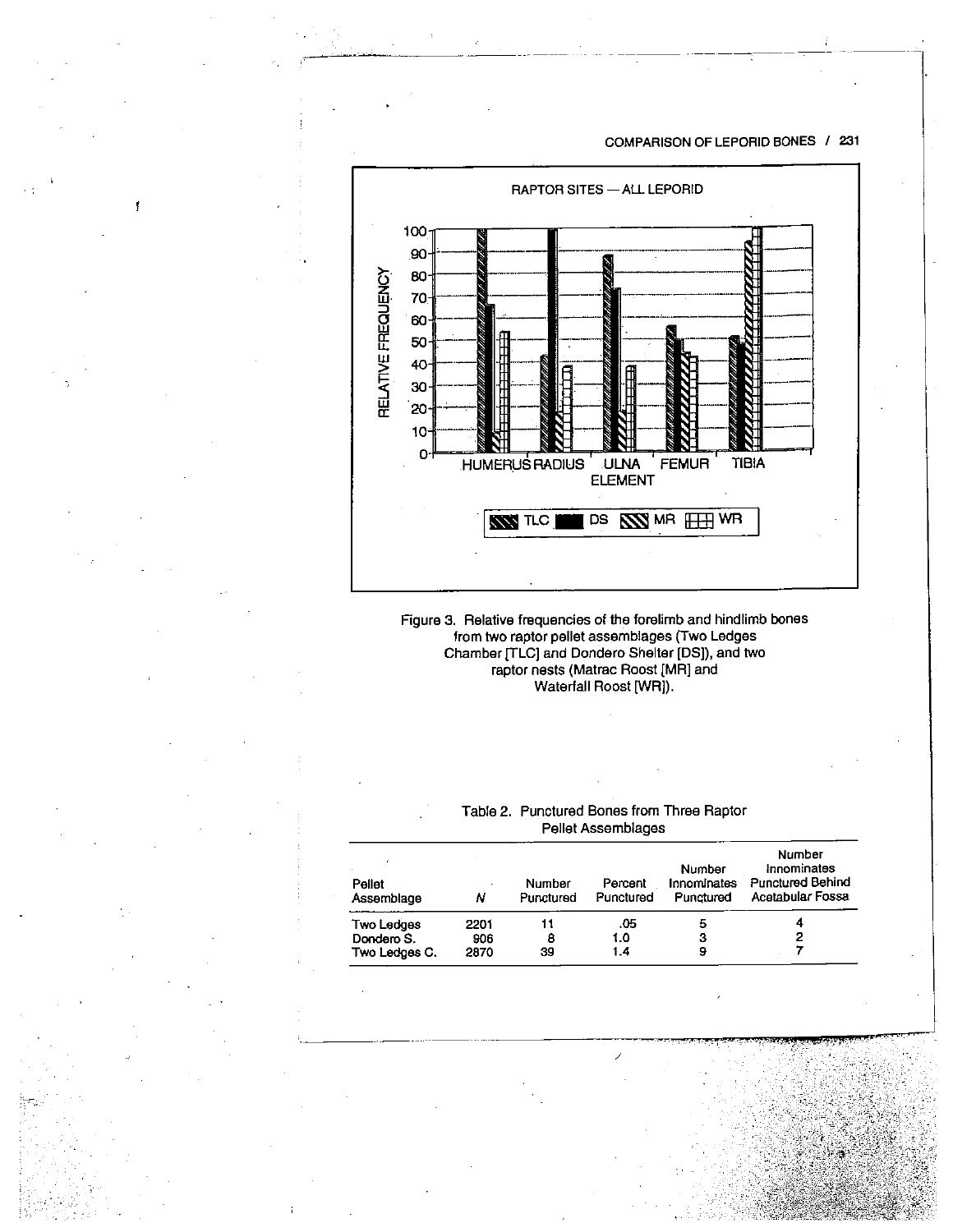most raptors would find more difficult to break and swallow than the smaller forelimb bones. At the raptor nests, however, the femora and especially the pelvic girdle were disarticulated from the rest of the hindlimb unit, and subsequently deposited away from the nest. This patterning may be caused by the raptors "housecleaning" their nests to help prevent injurious insects from invading the nest and attacking the chicks.

In addition to exhibiting higher frequencies of tibiae, overall the raptor nests exhibited more adult specimens (Figure 2), more complete or nearly complete bones, and fewer mandibles than the raptor pellets. Observations of raptors decapitating leporid carcasses (Mayhew, 1977; Brain, 1981) helps explain why few mandibles were present in the nests.

Based on the size of the bones, two adult LTDC's (Figure 4b, c) and six subadult LTDC's were recovered from Waterfall Roost. (One adult LTDC was



Figure 4. Lepus tibia diaphysis cylinders from a) Two Ledges Chamber, and b, c) Waterfall Roost.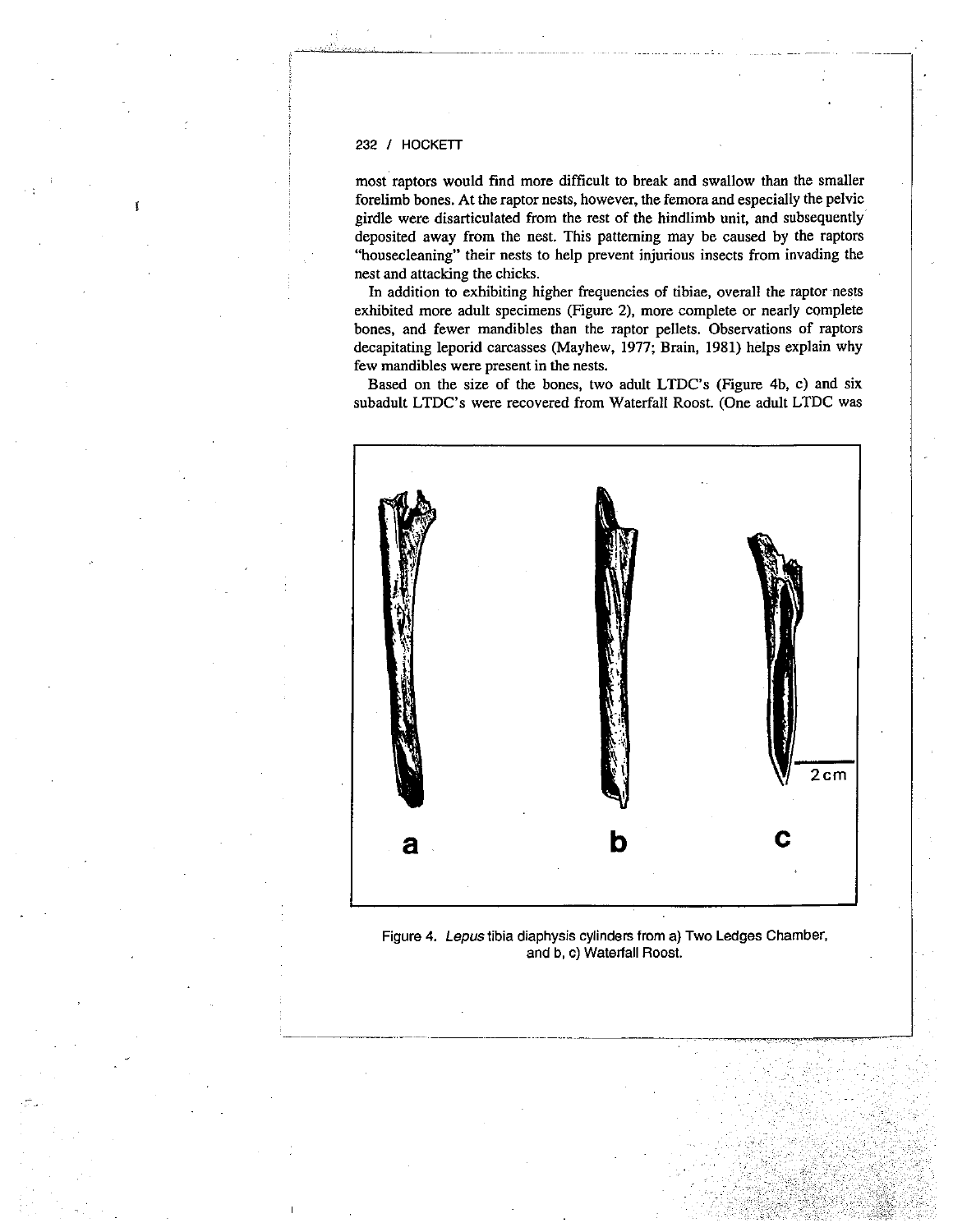also recovered from Two Ledges Chamber [Figure 4a]). This means that although adult LTDC's have been found in strong cultural contexts such as within prehis toric hearths, house structures, and trash dumps in the Great Basin (Hockett, 1991; Schmitt, 1986), they are not diagnostic of human behavior.

Although raptors and humans both create adult LTDC's, humans appear to create them far more frequently than do raptors. The two adult LTDC's from Waterfall Roost and the single adult LTDC recovered from Two Ledges Chamber morphologically resemble those recovered in strong cultural contexts (Figure 5; also see Hockett, 1991:669, Figure 1). Only three of the 7,504 (.0004, or .04%) identifiable leporid bones collected from five raptor localities (Two Ledges, Two Ledges Chamber, Dondero Shelter, Matrac Roost, and Waterfall Roost), however, were LTDC's.

In contrast, the adult LTDC's shown in Figure <sup>5</sup> were recovered from the remains of <sup>a</sup> single burned pole and thatch structure at site 35Lk2579, Warner Valley, Oregon (Figure 1) (see Fowler, <sup>1993</sup> for details of the site). <sup>A</sup> total of nine adult LTDC's were recovered from this structure alone.

#### SUMMARY

Table <sup>3</sup> summarizes six attributes of the leporid bone assemblages derived from raptor pellets, raptor nests, and archaeological sites in the Great Basin. These data indicate that archaeologists should be able to identify leporid bone assemblages that were created largely or solely by the deposition of raptor pellets. by the deposition of unswallowed bones under raptor nests, or by the deposition of bones by humans. Assemblages created by <sup>a</sup> combination of regurgitated bones and unswallowed bones below raptor nests, or by <sup>a</sup> combination of raptor and human activity, however, will be more difficult to interpret. For example, several taphonomic traces of raptor pellet and raptor nest assemblages appear to be mirror images of each other. Raptor pellet assemblages tend to exhibit more forelimb than hindlimb bones, few complete bones, more subadult than adult bones, and abundant vertebrae. In contrast, raptor nest assemblages tend to exhibit more tibiae than forelimb bones, few incomplete bones, more adult than subadult bones, and fewer vertebrae.

The taphonomic differences that are evident between the individual raptor pellet and nest bone assemblages would not be evident in <sup>a</sup> leporid bone assemblage created by raptors bringing prey remains to <sup>a</sup> nesting site and also regurgitating large numbers of pellets in the same locale. That is, <sup>a</sup> hypothetical combined assemblage would not show these clear differences to the same extent.

## **CONCLUSION**

Distinguishing leporid bones that were deposited in archaeological sites by humans from those deposited by raptors is important for <sup>a</sup> number of reasons. In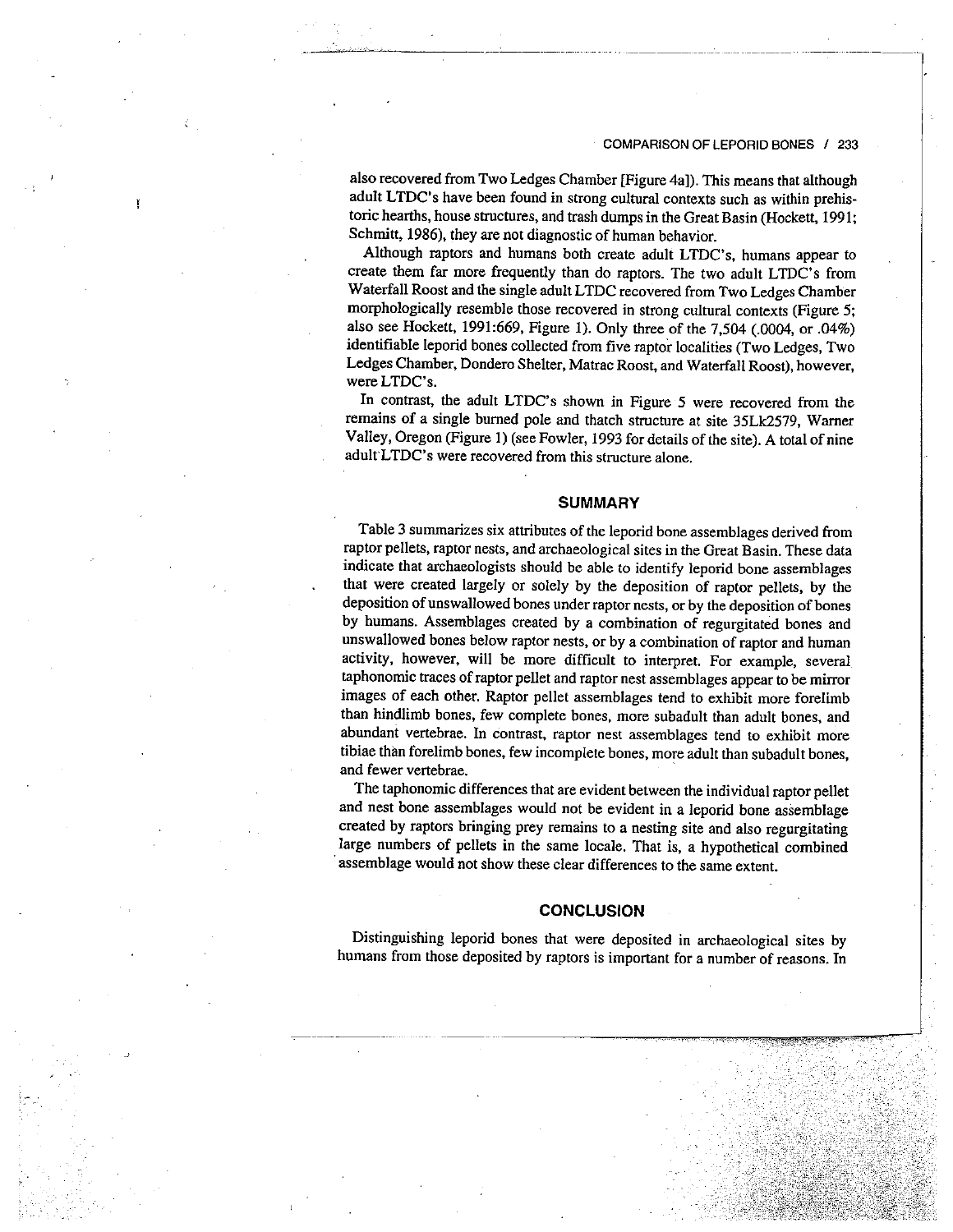

Figure 5. Lepus tibia diaphysis cylinders from archaeological site 35Lk2579, Oregon.

Figure 5. Lepus tibia diaphysis cylinders from archaeological site 35Lk2579, Oregon.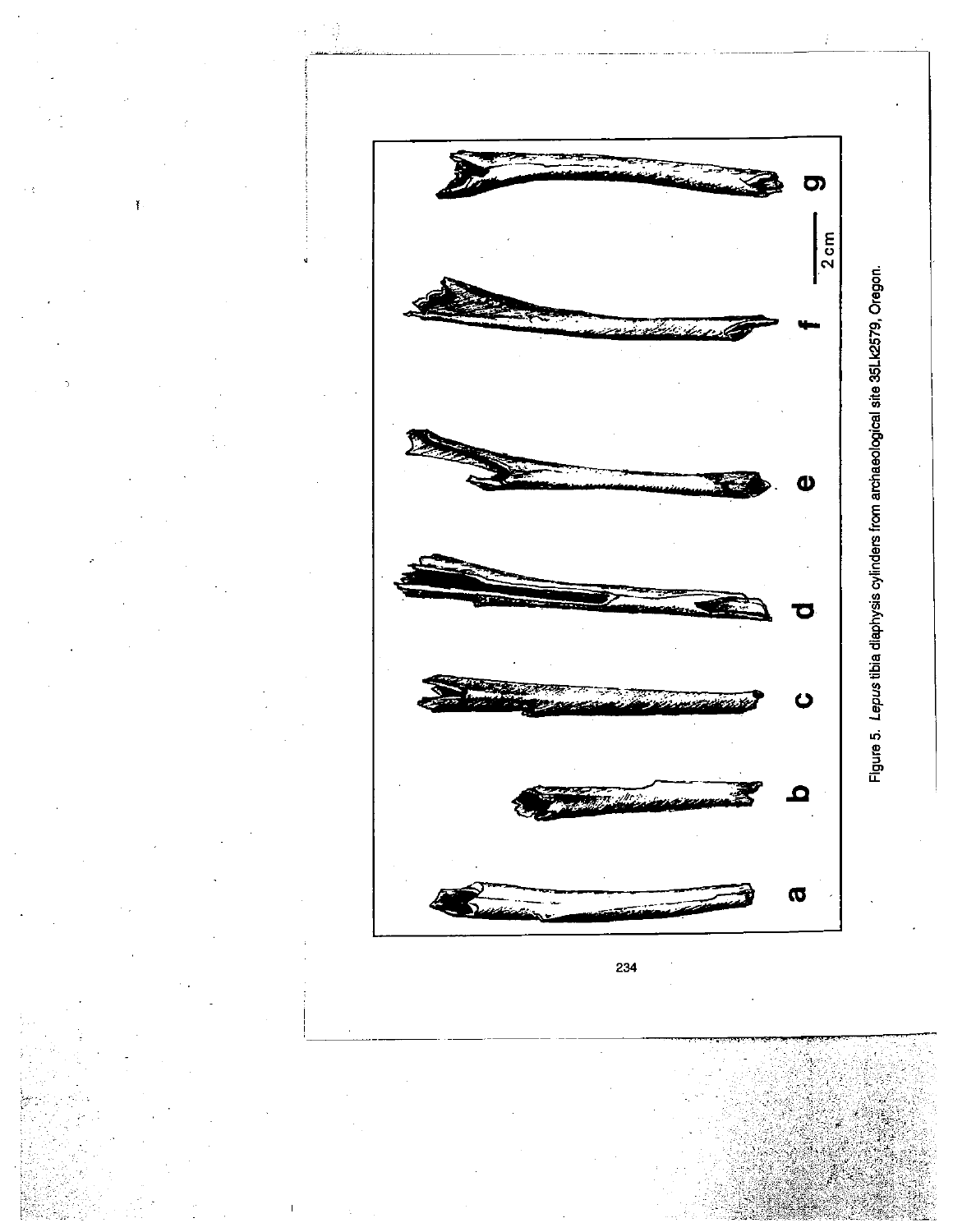| Attribute                        | <b>Raptor Pellets</b> | <b>Raptor Nests</b> | <b>Archaeological Sites</b> |
|----------------------------------|-----------------------|---------------------|-----------------------------|
| Age structure<br>Forelimb bones/ | More juvenile         | More adult          | More adult                  |
| tibia                            | Forelimb more common  | Tibia more common   | About equal numbers         |
| Vertebrae                        | Common                | Uncommon            | Uncommon                    |
| Punctured bones                  | 1%-2%                 | 1%-2%               | Absent                      |
| <b>Adult LTDC's</b>              | Very rare             | Rare                | Common                      |
| <b>Adult STDC's</b>              | Very rare             | Absent              | Common                      |

Table 3. Comparison of Six Attributes of Leporid Bones Derived from Raptor Pellets, Raptor Nests, and Archaeological Sites in the Great Basin<sup>a</sup>

—-

8Attribute abundances are ordinally ranked by comparing each set of assemblage against each other.

regions such as the Great Basin, leporids were present in sufficiently large num bers that they may have formed a significant component of the aboriginal diet. Similarly, however, leporids are the preferred prey of a number of raptor species. Because both humans and raptors occupied and accumulated bones in similar sites in the past, many sites that are archaeological, and in particular many caves and rockshelters, probably contain bones that were deposited by both humans and raptors. I have argued elsewhere (Hockett, 1990; 1993) that raptors (and probably woodrats [Neotoma sp.] as well), and not mammalian carnivores, may have deposited many of the larger, nonculturally accumulated leporid bones in western North American caves and rockshelters.

This article has compared leporid bone assemblages created by several species of raptor to those created by prehistoric cultures that occupied the Great Basin of North America. It would be beneficial to compare leporid bone assemblages created in the Great Basin to those created indifferent regions of the United States. It would also be beneficial to compare leporid bone assemblages created by prehistoric cultures of the Great Basin to assemblages of similar-sized animals created by prehistoric cultures in other parts of the world. For example, as noted above prehistoric cultures in the Great Basin often pounded leporid vertebrae with milling stones. Although the !Kung San of Africa also live in a desert environ ment, Yellen (1991) reported that they generally ignore the vertebrae of leporids and other similar-sized animals. Why? Further comparisons may illuminate differ ences in the way leporid carcasses were processed between unrelated cultures, and perhaps illuminate similarities in the treatment of medium-sized animal carcasses between unrelated cultures that occupied very different ecological landscapes.

# ACKNOWLEDGMENTS

This article is a revised version of chapter 6 of my doctoral dissertation. The support and comments offered to me by Gary Haynes, Mel Aikens, Don Fowler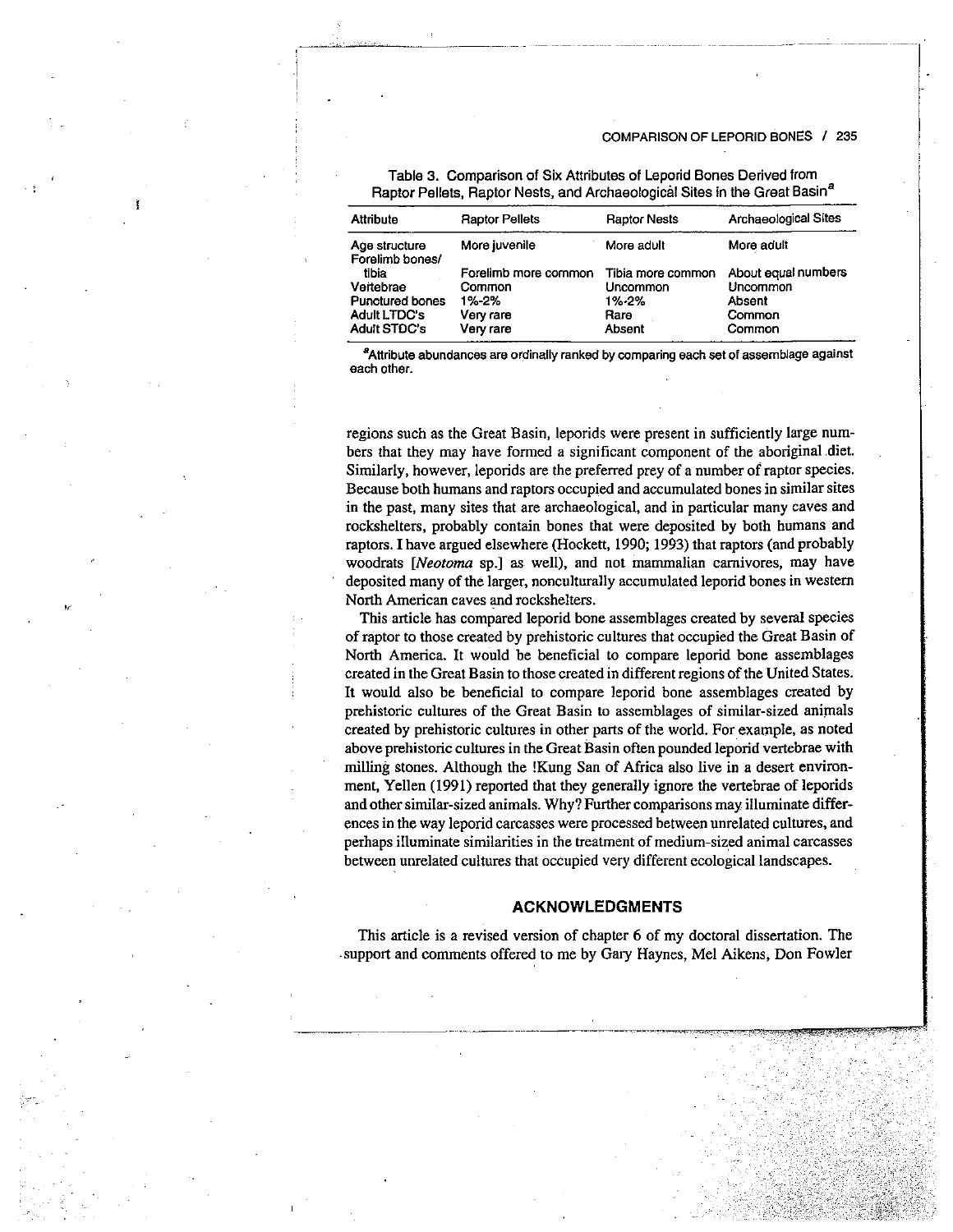## 236 I HOCKETT

Don Hardesty, Peter Wigand. and Ken Fliess are greatly appreciated. Funding to conduct the excavations in Two Ledges Chamber was provided by the Department of Anthropology, University of Nevada, Reno, and the Bureau of Land Manage ment, Susanville District Office. <sup>I</sup> thank Don Manuel of the Susanvilte BLM for his suppor<sup>t</sup> of this project. The drawings are by Anna K. Lawton-Creger. Any errors or shortcomings in this repor<sup>t</sup> are mine alone.

# REFERENCES CITED.

#### ANDREWS, P.

- 1990 Owls, Caves, and Fossils, University of Chicago Press, Chicago. ANDREWS, P. and E. M. NESBIT EVANS
	- <sup>1983</sup> Small Mammal Bone Accumulations Produced by Mammalian Carnivores, Paleobiology, 9, pp. 289-307.

AVERY, D. M.

1991 Micromammals, Owls, and Vegetation Change in the Eastern Cape Midlands, South Africa, during the Last Millennium, Journal of Arid Environments, 20, pp. 357-369.

#### BRAN, C. K.

<sup>1981</sup> The Hunters or the Hunted? An introduction to African Cave Taphonomy, University of Chicago Press, Chicago.

DANSIE, A. J.

1991 Archaeofauna, in People of the Wel Ga Nuk: Prehistory of the Huffaker Hills Locality, Washoe County, Nevada, R. R. Kautz (ed.), manuscript submitted to the Washoe County Utility Division, Department of Public Works, Reno, pp. 86-109.

# 000SON, P. and D. WEXLAR

<sup>1979</sup> Taphonomic Investigation of Owl Pellets, Paleobiology, 5, pp. 275-284.

DuBARTON, A.

- <sup>1992</sup> <sup>A</sup> Gabled Wooden Lodge in an Archaeological Context: Archaeological Investigations at Sample Unite U19adPL, Nevada Test Site, Nye County, Nevada, Desert Research Institute, Las Vegas.
- DUKE, 0. E., A. A. JEGERS, G. LOFF, and 0. A. EVANS
- 1975 Gastric Digestion in Some Raptors, Comparative Biochemistry and Physiology, 50A, pp. 649-656.
- FOWLER, D. D.
- <sup>1993</sup> Archaeological investigations in Warner Valley, Oregon, 1989-1992: An Interim Report, Technical Anthropology Reports 93-1, Department of Anthropology, University of Nevada, Reno.

#### GUILDAY, J. E.

<sup>1982</sup> Caves, Bones and Ice Age Owls, Carnegie Magazine, May/June, pp. 21-29.

# GUILDAY, J. E. and P. W. PARMALEE

1965 Animal Remains from the Sheep Rock Shelter (36Hu1), Huntingdon County, Pennsylvania, Pennsylvania Archaeologist, 35, pp. 34-49.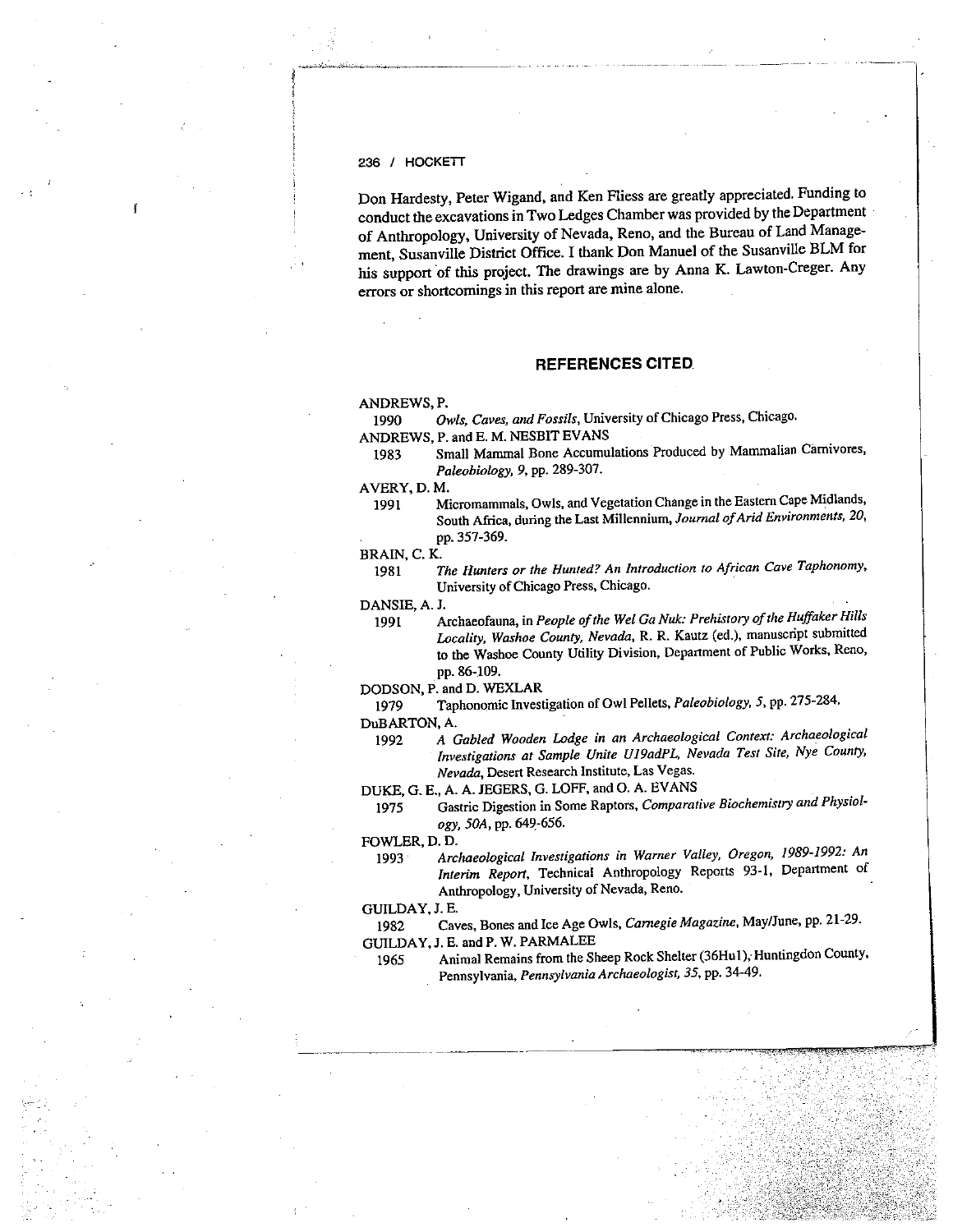#### HOCKETr, B. S.

- 1989 Archaeological Significance of Rabbit-Raptor Interactions in Southern California, North American Archaeologist, 10, pp. 123-139.
- 1990 Tri-Corners Taphonomy, paper presented at the twenty-second biennial Great Basin Anthropological Conference, Reno.
- 1991 Toward Distinguishing Human and Raptor Patterning on Leporid Bones, American Antiquity, 56, pp. 667-679.
- 1992 Analysis of Leporid Bones from 26Ny3393, Southern Nevada, in <sup>A</sup> Gabled Wooden Lodge in Archaeological Context: Archaeological Investigations at Sample Unit U19adPL, Nevada Test Site, Nye County, Nevada, by A. DuBarton, Desert Research Institute, Las Vegas, pp. 67-75.
- 1993 Taphonomy of the Leporid Bones from Hogup Cave, Utah: Implications for Cultural Continuity in the Eastern Great Basin, unpublished Ph.D. dissertation, Department of Anthropology, University of Nevada, Reno.
- 1994 A Descriptive Reanalysis of the Leporid Bones from Hogup Cave, Utah, Journal of California and Great Basin Anthropology, 16, pp. 106-117.

HOFFMAN, R.

1988 The Contribution of Raptorial Birds to Patterning in Small Mammal Assem blages, Paleobiology, 14, pp. 81-90.

KORTH, W. W.

1979 Taphonomy of Microvertebrate Fossil Assemblages, Annals of the Carnegie Museum, 48, pp. 235-285.

KUSMER, K. D.

1990 Taphonomy of Owl Pellet Deposition, Journal of Paleontology, 64, pp. 629-637.

MAYHEW, D. F.

1977 Avian Predators as Accumulators of Fossil Mammal Material, Boreas, 6, pp. 25-31.

MILLER, G. S.

1929 Mammals Eaten by Indians, Owls, and Spaniards in the Coast Region of the Dominican Republic, Smithsonian Miscellaneous Collections 82:5, Smith sonian Institution, Washington, D.C. ILLER, G. S.<br>
1929 *Mammals Eaten by Indians, Owls, and Spaniards in the Coast Region of the<br>
Dominican Republic, Smithsonian Miscellaneous Collections 82:5, Smithsonian Institution, Washington, D.C.<br>
2. FHMITT, D. N.*<br>
19

#### SCHMITT, D. N.

- Cultural Resources Section, Department of Transportation, Carson City, Nevada.
- 1990a Notes on Human and Non-Human Osteological Remains, in Prehistoric Human Geography in the Carson Desert, Part II: Archaeological Field Tests of Model Predictions, C. Raven (ed.), Cultural Resources Series No. 4, U.S. Fish and Wildlife Service, Portland, pp. Al-AS.
- 1990b Bone Artifacts and Human Remains, in The Archaeology of James Creek Shelter, R. 0. Elston and E. E. Budy (eds.), Anthropological Papers No. 115, University of Utah Press, Salt Lake City. pp. 117-127.

SCHMITT, D. N. and K. E. JUELL

1994 Toward the Identification of Coyote Scatological Faunal Accumulations in Archaeological Contexts, Journal of Archaeological Science, 21, pp. 249-262.